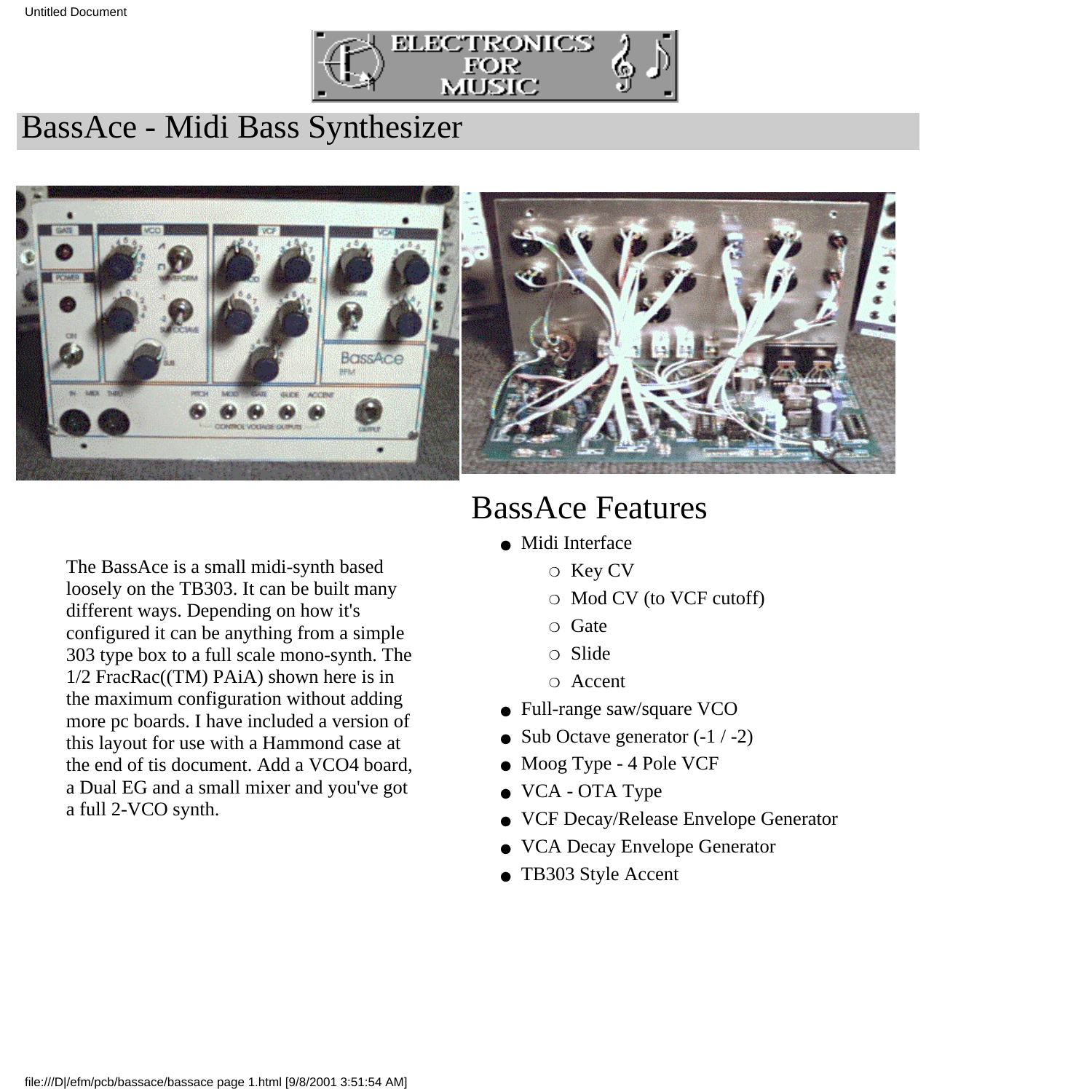### Assembly

Instructions are written with the board placed so that "BASSACE MIDI SYNTHESIZER" is printed at the top.

Decide how "you" want to build it.

You will have to decide how many of the trimmers you wish to replace with pots. **T1 (DAC Scale)** , **T3 (VCO Scale)** and **T4 (VCO HF Scale)** must be **trimmers**. They must be installed and adjusted before the BassAce can be used in any form.

**P1 (Tune)** - 50K - Master Tune Control - Sets VCO frequency.

**P2 (Mix)** - 50K **-** If you install the sub-octave generator (U13) this control allows you to mix or blend to two tone sources.

**P3 (VCF EG Decay)** - 1M - VCF Decay Control - Sets the time it takes for the VCF envelope generator to fade out.

**P4 (Env. Mod.)** - 50K - Sets how much of the VCF envelope generator's signal is applied to the VCF.

**P5 (Accent)** - 50K - Sets how much of the VCF envelope generator's signal is applied to the VCA and VCF resonance corset.

**P6 (Cutoff)** - 50K - Sets the VCF's cutoff frequency.

**P7 (Resonance)** - 50K - Sets the amount of the output signal that's reapplied to the VCF input.

**P8 (Volume)** - 50K - Sets output level.

All of these trimmers may be pots except where noted.

**T2 (Glide Length)** - 1M - In my opinion this should be a pot. The glide length is set by adjusting this resistor and it's relationship with C11 (0.1uF). You may change it's value to....oh say....2M to 5M or (and) change C11 to 0.47uF to 1.0uF to achieve longer glide times. As listed the total time is pretty short.

**T5 (Square Shape)** or Pulse Width - 100K - If you don't install the sub-octave generator (U13) you can use this adjustment to set the width of the square wave pulses or connect another 100K resistor to pin 13 for external control. If the sub-octave generator is used this must be a trimmer and ajusted so that the square wave is fairly symmetrical or U13 will not be able to track the vco.

**T6 (VCA EG Decay)** - 1M - Sets the time it takes for the VCA envelope generator to fade out.

**T7 (VCF EG Release)** - 1M - Sets the time it takes for the VCF envelope generator to fade out after all keys are released.

**S1 ( Power Switch)** - SPDT - Disconnects the power transformer.

**S2 (Midi Channel Select)** - 4X DIP - Selects the midi channel the BassAce responds too.

**S3 (Wave Select)** - SPDT - Selects between Square and Saw waves going into the VCF.

**S4 (Sub Select)** - SPDT - Selects the -1 or -2 sub-octave going into the VCF.

**S5 (Gate/Trigger Select)** - SPDT - The BassAce normally has a very short envelope if you want to play longer notes the VCA can be patched to turn on and stay on as long as a key is held down.

Install the IC Sockets.

1 - 16 pin - U15

- 2 8 pin U4, U16
- 8 14 pin U5, U8, U9, U10, U11, U12, U13, U14
- 1 18 pin U6
- 1 20 pin U7
- 1 16 pin U15

Be sure the socket you use for U11 has an open middle because we'll need to install a tempco resistor in this space, also pay attention to U16...It's upside down.

Install the resistors and caps.

**Note:** Place 47K resistors in the spaces for R18,20. Put 10K resistors in the spacces for R17,19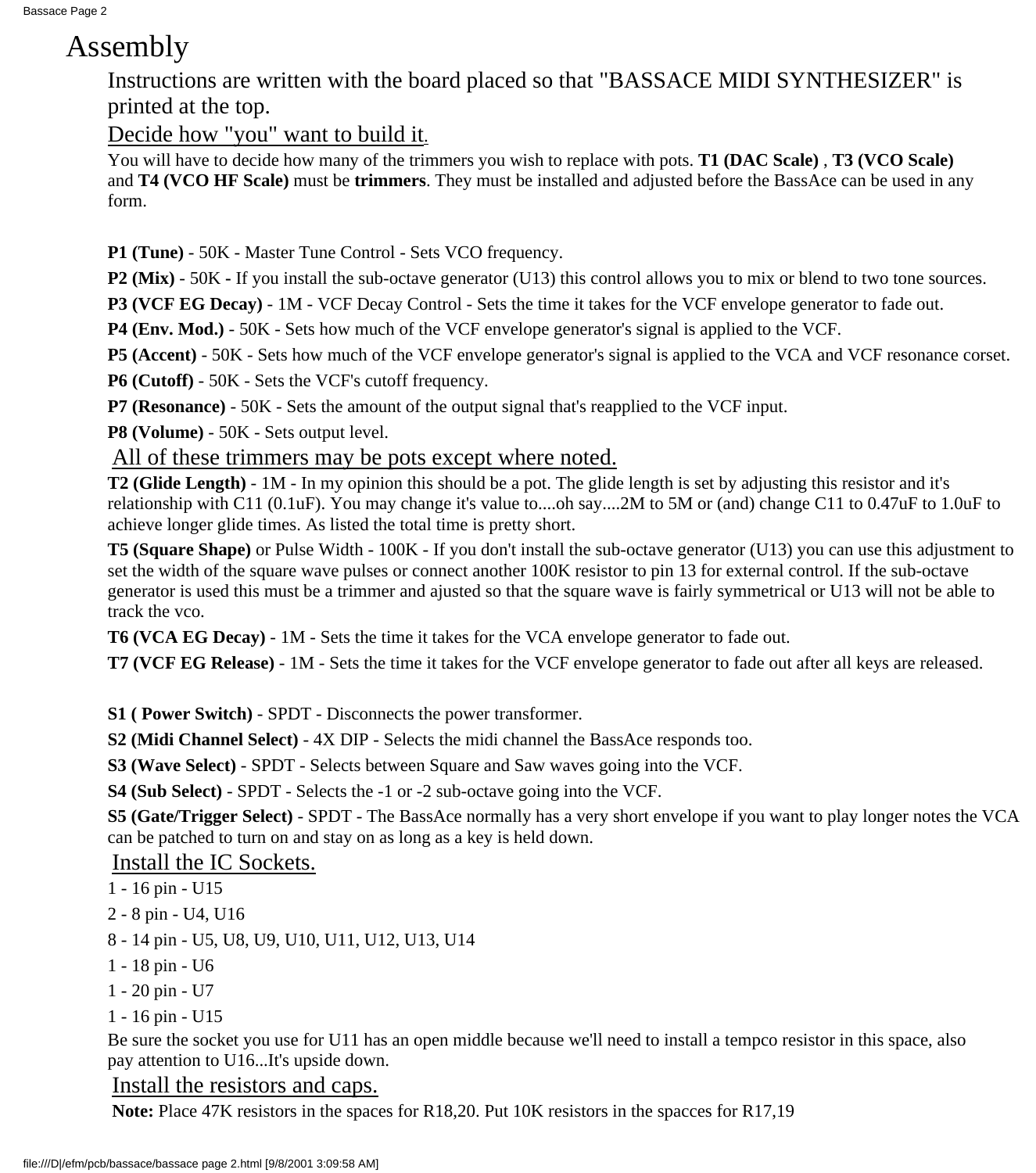#### Install U1,U2 and U3

Hookup the power transformer, S1 and install the power LED on the PC Board.Turn the unit on and test the voltages at the sockets before installing the ICs.

```
U04 - pin8 (+5)
U05 - pin14 (+5)
U06 - pin(s)4 and 14 (+5)
U07 - pin17 (+5)
U08 - pin4 (+12), pin11(-12)U09 - pin4 (+12), pin11(-12)U10 - pin14 (+12)U11 -
U12 - pin4 (+12), pin11(-12)U13 - pin14 (+12)U14 - pin(s)8 and 10 (+12)
U15 - pin6 (-12), pin11(+12)U16 - pin4 (-12), pin8(+12)
```
### Testing the MIDI Interface

Turn the unit off and install U4, U5, U6, U7, and U8. **Note:** The voltage REF has been pre-installed.

Press a key on the controller. The voltage should rise from 0 to +5VDC and then return to 0VDC when the key is released.

Press any two keys on the controller. The voltage should rise from 0 to +5VDC and then return to 0VDC when a key is released.

Hookup a midi keyboard and make sure all 4 switches on S2 are off (open). Set the controller to send midi on channel 1 and connect a midi cable from the midi out port on the keyboard to the midi in port on the BassAce.

Turn the unit back on. This activates the midi interface. Connect the negative lead of a meter to GND on the pc board.

Connect the positive lead to pin1 of U8. Adjust trimmer T1 until the voltage at pin1 is -10.50VDC

Connect the positive lead to GATE-CV on the board.

Connect the positive lead to SLIDE-CV on the board.

Connect the positive lead to ACCENT-CV on the board.

Strike (hard) any key on the controller. The voltage should rise from 0 to +5VDC and then return to 0VDC when the next key is pressed. If you strike the next key and a midi-velocity value of 64 or more is sent the ACCENT-CV will

stay high (+5VDC).

Connect the positive lead to MOD-CV on the board.

Move the mod-controller on the keyboard. The voltage should follow the movement of the controller from 0 to +5VDC and back to 0VDC.

Connect the positive lead to KEY-CV on the board.

Press a few keys on the controller going up and down. The voltage should follow the keyboard rising and falling with the pitch.

Press the lowest key on your keyboard. Chances are this is a C2. The voltage at KEY-CV should be around +1VDC (ie: +0.987) press the key that's an octave up from the key you just pressed. The voltage at KEY-CV should be what ever it was plus +1VDC (ie: +1.987). Adjust T1 (DAC Scale) until it's as close as you can get then try the next octave. Play with T1 until all octaves are as close to 1V apart as you can get.

Turn the unit off.

file:///D|/efm/pcb/bassace/bassace page 3.html [9/8/2001 3:10:00 AM]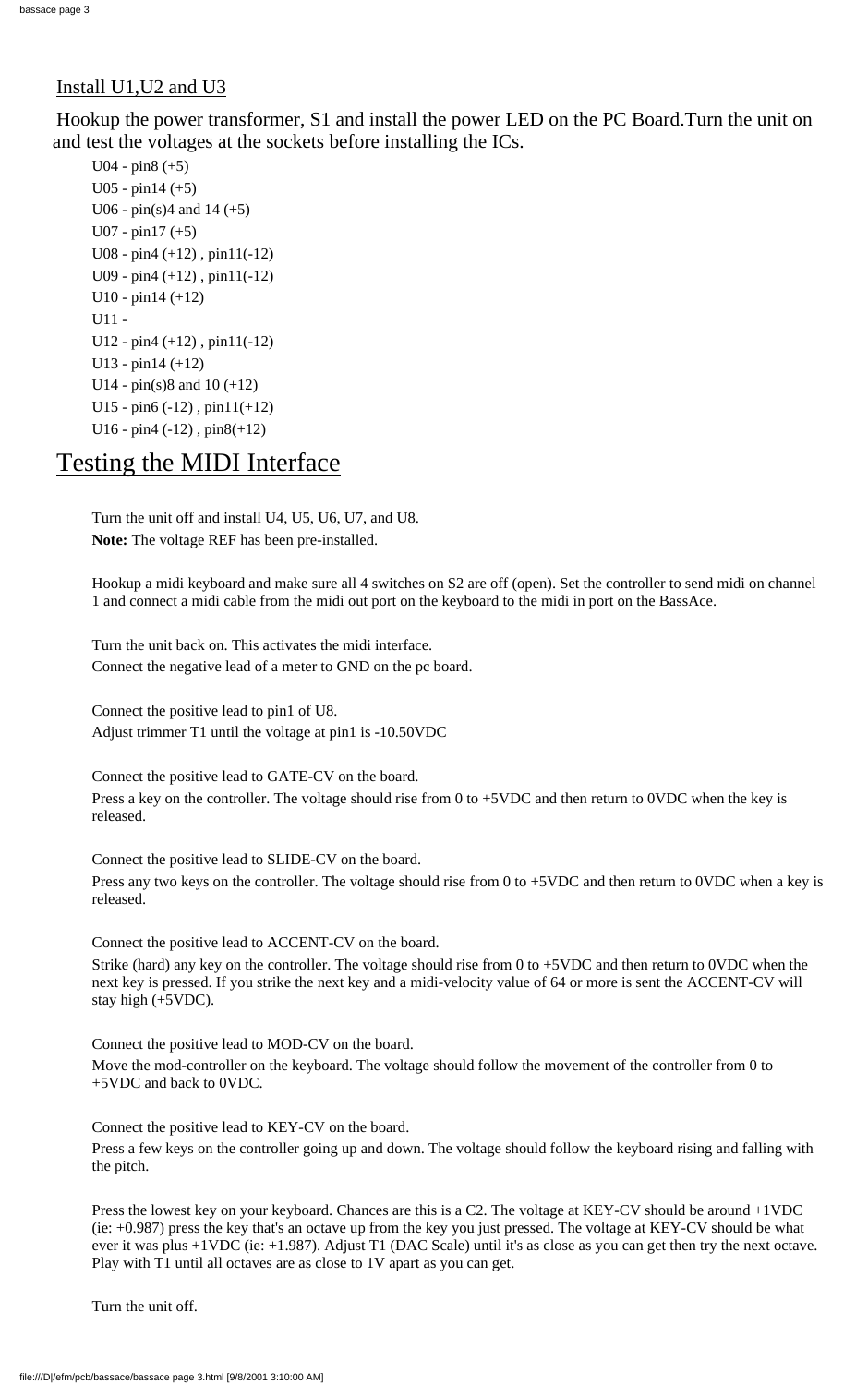Install all remaining ICs making sure U16 is placed in the right way (it's upside down). Now you have to hook up the trimmers and pots. The pc board is laid out is such a way that ribbon cable can be used to hook up all of the pots and switches.

I suggest that the components be hooked up loose on about 8 inches of ribbon cable. This makes it easy to spread out on your bench and set it up. When you get ready to install it in it's case it's fairly easy to kinda wad it all up and use cable ties to make it look nice.....but not yet.....

**CAUTION:** Do not touch the +/- voltage regulators they are probably going to be hot. We'll put heat sinks on them later but right now it would just be a bigger something that's hot and harder to avoid. The test-unit ran overnight without heat-sinks but I don't want to recommend it. They get hot. If there is room in the permanent home and it's aluminum, you may want to move them off-board and use the case for a heat sink.

**NOTE:** It you do this it requires isolators for the regulators. Although the case of the positive-regulator is at GND the case of the negative-regulator is not at GND.

#### Setup

To complete the following setup you will need a midi capable referance keyboard and a way to mix the audio signals from the BassAce and the referance keyboard so that the tuning can be compaired.

Enter the basic patch.

| VCO                                                                                      | VCF                                                                              | VCA                                                           |
|------------------------------------------------------------------------------------------|----------------------------------------------------------------------------------|---------------------------------------------------------------|
| Glide $-0$<br>Tune $-0$<br>Mix - 100% VCO<br>Waveform - Ramp (Saw)<br>Sub-Octave $-(-1)$ | Env. Mod - $0$<br>Decay - $10$<br>$Cutoff - 10$<br>Release - 10<br>Resonance - 0 | Decay - $10$<br><b>EG</b> - Gate<br>Accent $-0$<br>Volume - 5 |

Turn the unit on.

Check for +/-12VDC and +5VDC.

Press a key on the controller a few times and adjust the volume.

Press C2 on the controller and adjust the TUNE pot until it's close.

Press C3 on the controller and adjust the SCALE TRIMMER (T3) pot until it's close.

Play C2 and C3 back and forth adjusting the SCALE TRIMMER until they are close.

Play the next to highest C and the highest C octave on your keyboard and adjust HIGH-TRIM (T4) until its right.

NOTE: All of the trimmers interact you will have to play with it to get it tuned properly.

Check all controls for their function. Due to the way it's wired with ribbon cable some controls may work in reverse. Simply unsolder the wires and turn them over and solder it back into place.

Once setup is complete, you will want to play with it for a while and redo the setup. Have fun with your BassAce. Midi Select

| Channel        | $S2 - 4, 3, 2, 1$ | Channel         | $S2-4,3,2,1$ |
|----------------|-------------------|-----------------|--------------|
|                | 0000              | 9               | <b>1000</b>  |
| 12             | 0001              | 10              | 1001         |
| 3              | 0010              | 11              | <b>1010</b>  |
| $\overline{4}$ | 0011              | $\overline{12}$ | 1011         |
| $\overline{5}$ | 0100              | $\overline{13}$ | 1100         |
| $\overline{6}$ | 0101              | $\overline{14}$ | <b>1101</b>  |
| 7              | 0110              | $\overline{15}$ | 1110         |
| $\overline{8}$ | 0111              | 16              | 1111         |

# Testing the Analog Section

file:///D|/efm/pcb/bassace/bassace page 4.html [9/8/2001 3:10:03 AM]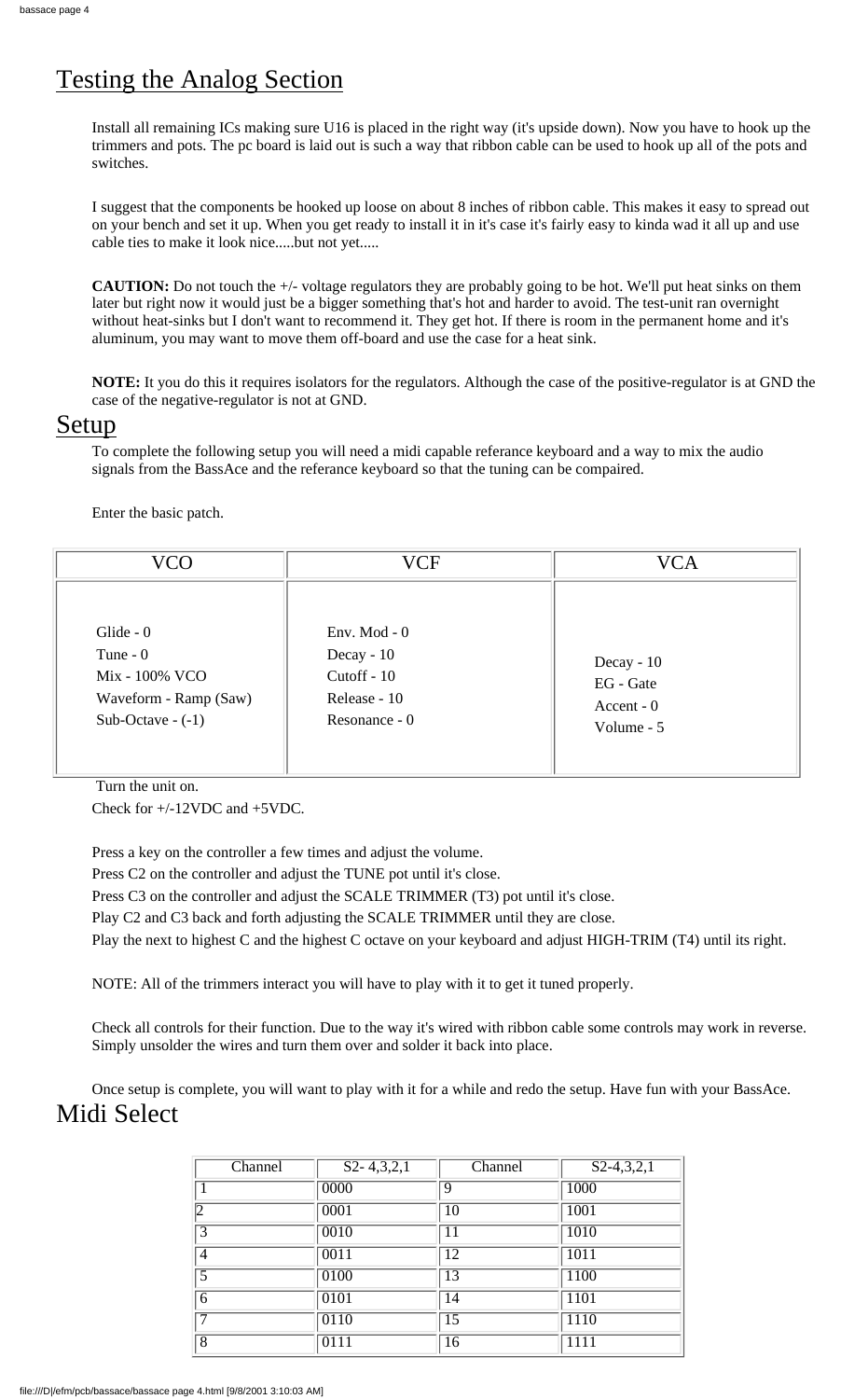# Parts List

| C6, C7                                                                       | $22$ pf           | Capacitor - Ceramic                            | $\overline{2}$ | R <sub>15</sub> , R <sub>23</sub> , R <sub>28</sub> ,<br>R33, R34, R35,                    | 100K        | Resistor                          | 17              |
|------------------------------------------------------------------------------|-------------------|------------------------------------------------|----------------|--------------------------------------------------------------------------------------------|-------------|-----------------------------------|-----------------|
| C <sub>25</sub>                                                              | .05 <sub>uf</sub> | Capacitor - Ceramic                            |                | R37, R38, R39,<br>R41, R42, R43,                                                           |             |                                   |                 |
| C18, C19, C20, 0.1 uf<br>C <sub>21</sub> , C <sub>22</sub> , C <sub>23</sub> |                   | Capacitor - Ceramic                            | 6              | R44, R45, R61,<br>R66, R80                                                                 |             |                                   |                 |
|                                                                              |                   |                                                |                | R <sub>2</sub> , R <sub>3</sub> , R <sub>4</sub> , R <sub>40</sub>                         | 220K        | Resistor                          | 4               |
| C8, C9                                                                       | 10 <sub>pf</sub>  | Capacitor - Ceramic                            | $\overline{2}$ | R72                                                                                        | 22K         | Resistor                          | $\mathbf{1}$    |
| C13, C14, C15 100 pf                                                         |                   | Capacitor - Ceramic                            | 3              | R <sub>1</sub>                                                                             | 1.5K        | Resistor                          | $\mathbf{1}$    |
| C10, C11, C12 .01 uf                                                         |                   | Capacitor - Ceramic/Epoxy                      | 3              | R5, R10, R11,<br>R <sub>12</sub> , R <sub>16</sub> , R <sub>26</sub> ,<br>R30, R46, R49,   | 1K          | Resistor                          | 18              |
| C <sub>17</sub>                                                              | 220 uf / 16V      | Capacitor - Electrolytic                       |                | R50, R51, R52,<br>R53, R54, R55,<br>R62, R63, R75                                          |             |                                   |                 |
| C16, C24, C26, 10 uf/35V<br>C <sub>27</sub>                                  |                   | Capacitor - Electrolytic                       | 4              |                                                                                            |             |                                   |                 |
| C <sub>3</sub> , C <sub>4</sub> , C <sub>5</sub>                             | 1.0 <sub>uf</sub> | Capacitor - Electrolytic                       | 3              | R6, R7, R8, R9,<br>R <sub>17</sub> , R <sub>19</sub> , R <sub>25</sub> ,<br>R27, R31, R32, | 10K         | Resistor                          | 16              |
| C1, C2                                                                       | 470 uf / 35       | Capacitor - Electrolytic                       | $\overline{2}$ | R47, R60, R65,<br>R68, R69, R70                                                            |             |                                   |                 |
| U13                                                                          | 4013              | CMOS Dual D Flip Flop *                        |                | R <sub>14</sub> , R <sub>16</sub>                                                          | 2.2K        | Resistor                          | $\overline{2}$  |
| U10                                                                          | 4066              | <b>CMOS Quad Bilateral Switch *</b>            | 1              | R <sub>22</sub>                                                                            |             |                                   |                 |
|                                                                              |                   |                                                |                |                                                                                            | 150K        | Resistor                          | $\mathbf 1$     |
| X1                                                                           | 4MHZ              | Crystal - Metal Can                            | 1              | R <sub>29</sub>                                                                            | 4.7K        | Resistor                          | $\mathbf{1}$    |
| J2, J3                                                                       | 5 Pin Din PCB     | DIN - Midi                                     | $\overline{2}$ | R36, R57, R58                                                                              | 470K        | Resistor                          | $\mathbf{3}$    |
| D1, D2                                                                       | 1N4001            | Diode - Rectifier                              | $\overline{2}$ | R48, R56                                                                                   | 2.7K        | Resistor                          | 2               |
| D3, D4, D5                                                                   | 1N4148            | Diode - Signal                                 | 3              | R67, R71                                                                                   | 1M          | Resistor                          | $\overline{2}$  |
| U7                                                                           | <b>TLC7528CN</b>  | Dual 8-Bit DAC - 20 pin DIP                    | $\mathbf 1$    | R <sub>18</sub> , R <sub>20</sub> , R <sub>21</sub> ,<br>R59, R78, R79                     | 47K         | Resistor                          | $6\phantom{1}6$ |
| U8, U9, U12,<br>U16                                                          | TLO74CN           | IC Opamp - Quad JFet *                         | 4              | <b>R73</b>                                                                                 | 100R        | Resistor                          | $\mathbf{1}$    |
| U <sub>4</sub><br>6N138                                                      |                   | IC Opto Isolator - 8 Pin Dip                   | $\mathbf 1$    | R74, R77                                                                                   | 68K         | Resistor                          | 2               |
|                                                                              |                   |                                                |                | <b>R64</b>                                                                                 | 33K         | Resistor                          | $\mathbf{1}$    |
| U15                                                                          | LM13600           | IC OTA - Dual                                  | 1              | <b>R24</b>                                                                                 | 1K          | Resistor - Tempco                 | $\mathbf{1}$    |
| U11, U14                                                                     | LM3046            | IC Transistor Array *                          | $\overline{2}$ | S1, S3, S4, S5                                                                             | <b>SPDT</b> | Switch - Mini Toggle on/off *     | $\overline{4}$  |
| <b>REF</b>                                                                   | LM336Z-5.0        | IC Voltage Reference - TO-92                   | 1              | S <sub>2</sub>                                                                             |             | 4X DIP RA Switch 4X Dip           | $\mathbf{1}$    |
| U1                                                                           | 7812              | IC Voltage Regulator +12                       | 1              |                                                                                            | XFM1        | Transformer 12VAC                 | 1               |
| U3                                                                           | LM7805            | IC Voltage Regulator +5                        | 1              | Q1, Q5, Q7, Q8,                                                                            | 2N3904      | <b>Transistor - GP NPN</b>        | 9               |
| U <sub>2</sub>                                                               | 7912T             | IC Voltage Regulator -12                       |                | Q9, Q10, Q11,<br>Q12, Q13                                                                  |             |                                   |                 |
| J4                                                                           | $1/4"$ Jack       | Jack - 1/4"                                    | 1              |                                                                                            |             |                                   |                 |
| J <sub>1</sub>                                                               | 1/8" Mini Jack    | Jack - 1/8"                                    |                | Q2, Q3, Q4, Q6,<br>Q14                                                                     | 2N3906      | <b>Transistor - GP PNP</b>        | 5               |
| U6                                                                           |                   | 16F84-04/P-ND Pic Microcontroller - 18 Pin DIP |                | T <sub>3</sub>                                                                             | 50K         | <b>Trimmer - Multiturn Cermet</b> | 1               |
| P1, P2, P4, P5, 50K<br>P6, P7, P8                                            |                   | Pot 16mm Panel Mount Linier                    | 7              | T <sub>4</sub>                                                                             | 10K         | <b>Trimmer - Multiturn Cermet</b> | 1               |
|                                                                              |                   |                                                |                | T1, T5                                                                                     | 100K        | <b>Trimmer - Multiturn Cermet</b> | $\overline{2}$  |
| P <sub>3</sub><br>1M                                                         |                   | Pot 16mm Panel Mount Linier                    |                | T2, T6, T7                                                                                 | 1M          | <b>Trimmer - Multiturn Cermet</b> | 3               |
|                                                                              |                   |                                                | 1              | U <sub>5</sub>                                                                             | 74LS04      | <b>TTL Hex Input Converter</b>    | 1               |

bassace page 5

file:///D|/efm/pcb/bassace/bassace page 5.html [9/8/2001 3:34:02 AM]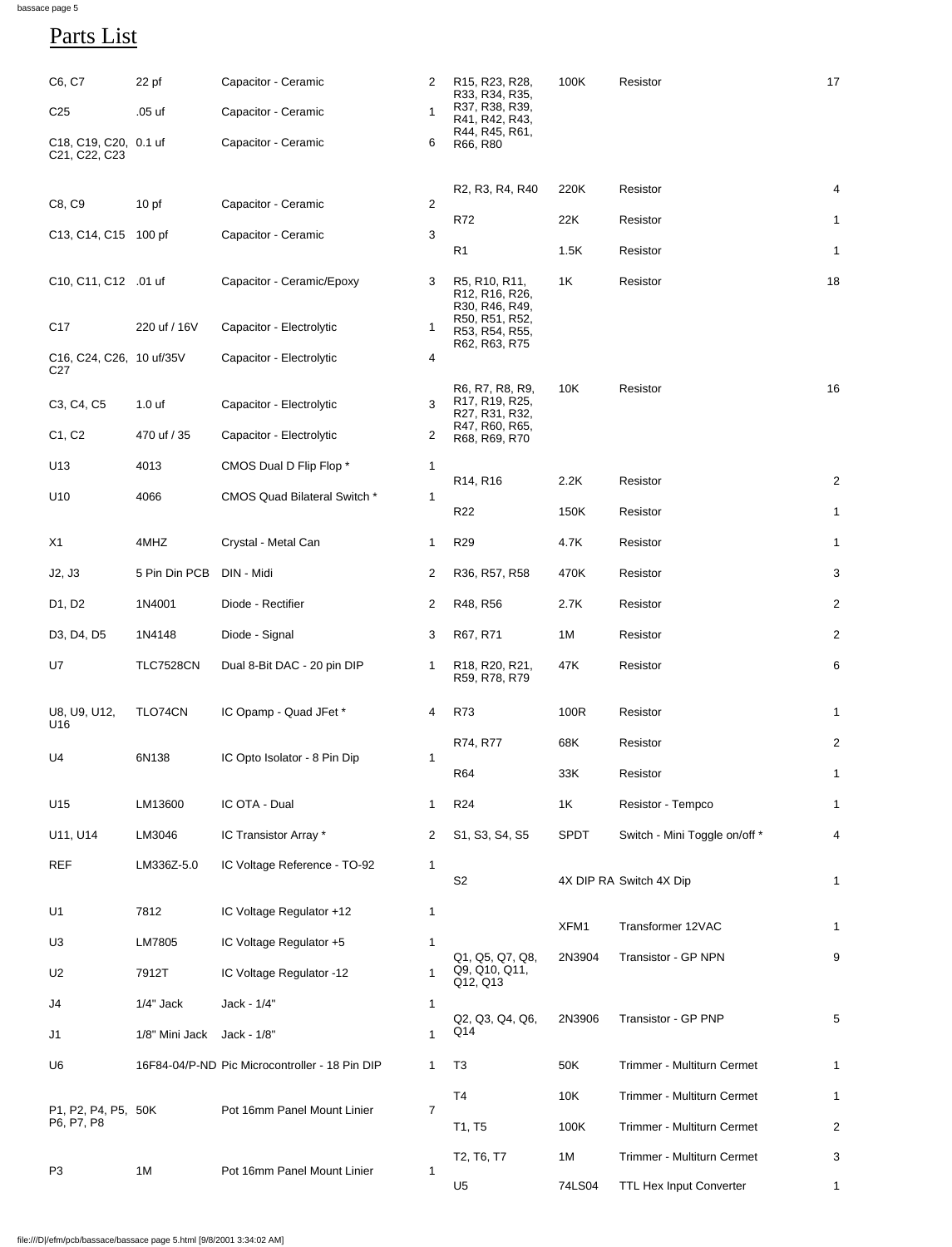# Schematic Diagram

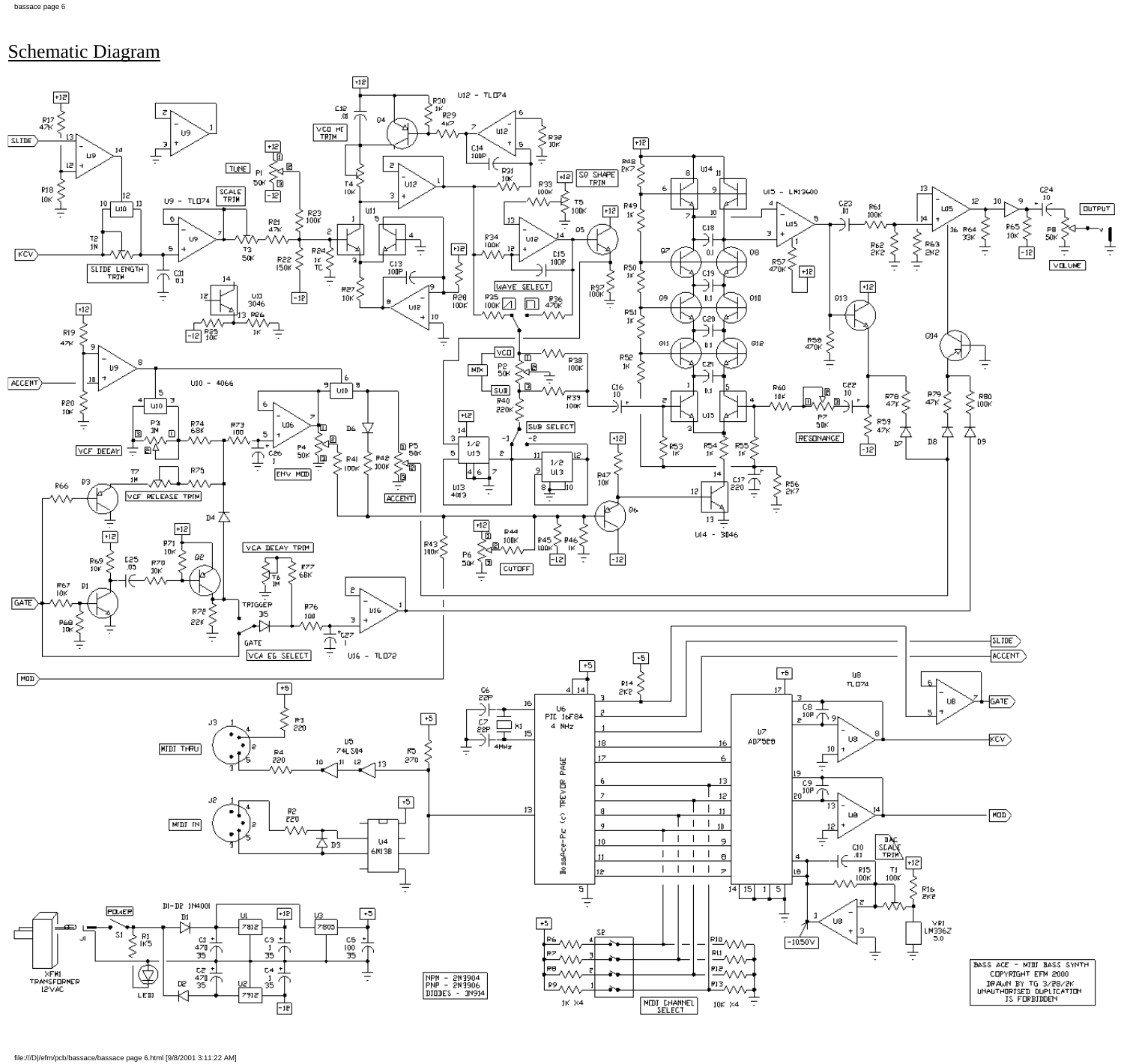# PC Board Layout